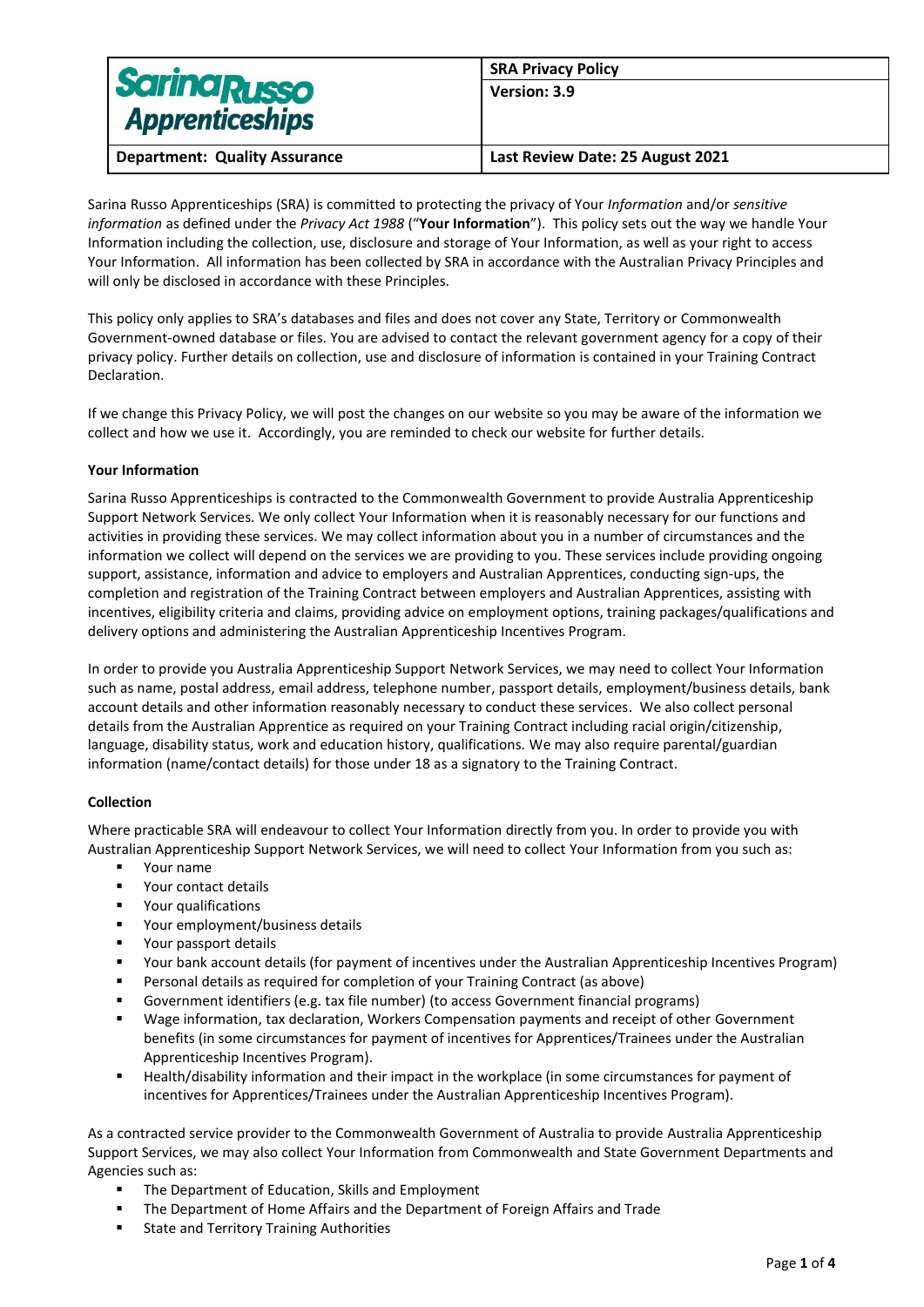| <b>Sarina Russo</b>                  | <b>SRA Privacy Policy</b>        |
|--------------------------------------|----------------------------------|
|                                      | Version: 3.9                     |
| <b>Apprenticeships</b>               |                                  |
| <b>Department: Quality Assurance</b> | Last Review Date: 25 August 2021 |

At, or as soon as practicable after, SRA collects Your Information we will take reasonable steps to ensure you are made aware of:

- SRA's identity and how you can contact us;
- Your rights with regard to accessing Your Information;
- The purpose for which Your Information was collected;
- To whom we usually disclose Your Information;
- Our requirement to collect particular or further information to comply with law or our Government contractual obligations; and
- The main consequences, if any, for you if you do not provide all or part of the information we require.

If we receive unsolicited information we will determine if we could have collected this information had we solicited it ourselves. If we determined we could not, and the information is not in a Commonwealth record, we will destroy or de-identify the information.

SRA will only collect Your Information by lawful and fair means.

#### **Use and Disclosure**

We will use our best efforts to ensure Your Information remains private and is used only for the purposes you agree to. Information collected will be used for program administration, monitoring and evaluation and calculating payment eligibility for both employers and Australian Apprentices

SRA will not reveal, disclose, sell, distribute, rent, licence, share or pass Your Information to a third party, other than those that we have a binding agreement with ensuring that the third party affords Your Information similar levels of protection as we do.

In order to provide you with Australian Apprenticeship Support Network Services, we may need to disclose Your Information to third parties such as:

- **•** The Department of Education, Skills and Employment (including for monitoring & evaluation purposes)
- Services Australia/Centrelink
- The Department of Home Affairs
- Australian Tax Office
- Department of Foreign Affairs and Trade
- State and Territory Training Authorities
- Non-Government education authorities
- Registered Training Organisations
- National Centre for Vocational Education Research (NCVER)
- Your Employer

For Australian Apprentices, at the end of provision of Australian Apprenticeship Support Network Services, documents created by SRA containing Your Information will be given to the Department of Education, Skills and Employment. These documents will not be used without your written consent.

Further, we may use and disclose Your Information to provide you with Australian Apprenticeship Support Network Services specific to you at point of collection or for another purpose if:

- You would reasonably expect us to disclose it for that purpose;
- That purpose is directly related to the purpose specified to you at the time of collection.
- SRA reasonably believes the use is necessary to lessen or prevent a serious threat to an individual's life, health or safety or to public health or safety and it is unreasonable or impractical to obtain your consent;
- SRA has reason to suspect that unlawful activity has been, or is being engaged in, and uses the information as part of its investigation, or in reporting its concerns to the relevant authority;
- The use and disclosure is specifically authorised by law; or
- Any other exceptions provided in the *Privacy Act 1988*.

SRA does not disclose Your Information to unrelated third parties for the purposes of direct marketing unrelated products or services.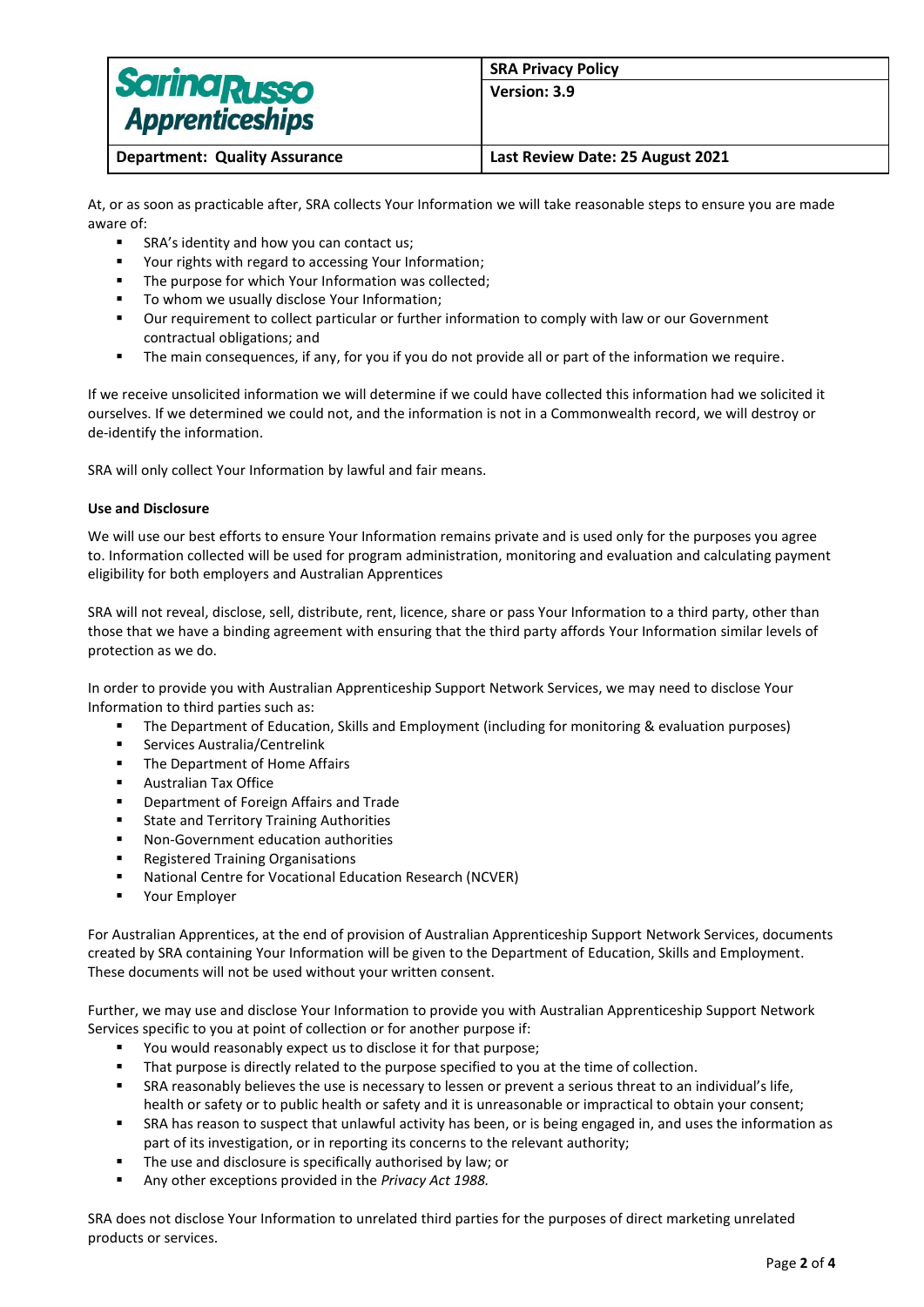| <b>Sarina Russo</b>                  | <b>SRA Privacy Policy</b>        |
|--------------------------------------|----------------------------------|
|                                      | Version: 3.9                     |
| <b>Apprenticeships</b>               |                                  |
|                                      |                                  |
| <b>Department: Quality Assurance</b> | Last Review Date: 25 August 2021 |

### **Data Quality**

SRA will take reasonable steps to ensure that Your Information is accurate, up-to-date, complete and relevant. You are encouraged to help us keep Your Information accurate, complete and up-to-date by contacting your consultant or this organisation and inform us of any changes to your details. You can contact us on 1300 178 776.

## **Data Security**

At SRA we are committed to protecting the privacy of Your Information. We take reasonable steps to protect Your Information from misuse, loss, interference and from unauthorised access, modification or disclosure. We ensure this by having such security measures as:

- Individual password access to systems and databases
- Secure data storage / security access to SRA administration processing centres
- Secure processes for any Your Information carried externally e.g. in motor vehicles

All staff confirm their acceptance of the Electronic Use and Security Policy.

We will also take reasonable steps to destroy or permanently de-identify Your Information if it is no longer required for any purpose unless it is contained in a Commonwealth record or required by law.

#### **Access and Correction**

You will be provided the opportunity to access Your Information and correct that information if you determine it is incorrect. SRA will allow any person on whom records are maintained to have access to those records unless our Government contractual requirements or legislation (e.g. Freedom of Information Act) requires or authorises the refusal of access. To obtain access to Your Information please make a request to your closest SRA office. Before giving access to information, SRA will require that you provide proof of identification and this along with details of your request will be recorded on your file.

#### **Anonymity and Pseudonymity**

Whenever it is lawful or practicable, you will have an option of not identifying yourself when dealing with SRA. Due to the nature of the services being provided to you this will be very limited cases.

#### **Sensitive Information**

SRA will not collect *sensitive information* revealing your racial or ethnical origin, political opinions, religious or philosophical beliefs, trade-union membership or details of health, disability or sexual activity or orientation unless:

- Your consent has been obtained and the information is reasonably necessary to provide you with Australian Apprenticeship Support Services; or
- The collection is required or authorised by law: or
- The collection is necessary to prevent or lessen a serious threat to the life, health or safety of any individual, or to public health or safety and it is unreasonable or impractical to obtain your consent; ; or
- SRA has reason to suspect that unlawful activity, or misconduct of a serious nature, relating to our functions/activities has been, or is being engaged in and we believe this collection is necessary for us to take action in relation to this matter; or
- Any other exceptions provided in the Privacy Act 1988.

#### **Resolving Privacy Concerns**

You are able to raise any concerns you may have regarding Your Information handling practices by detailing your concerns with the Legal Counsel or Privacy Co-ordinator at Sarina Russo Group Head Office through privacy@sarinarusso.com.au.

#### **Storing and Transferring information about you abroad**

Your Information will not be housed in an offshore data management system or transferred outside Australia.